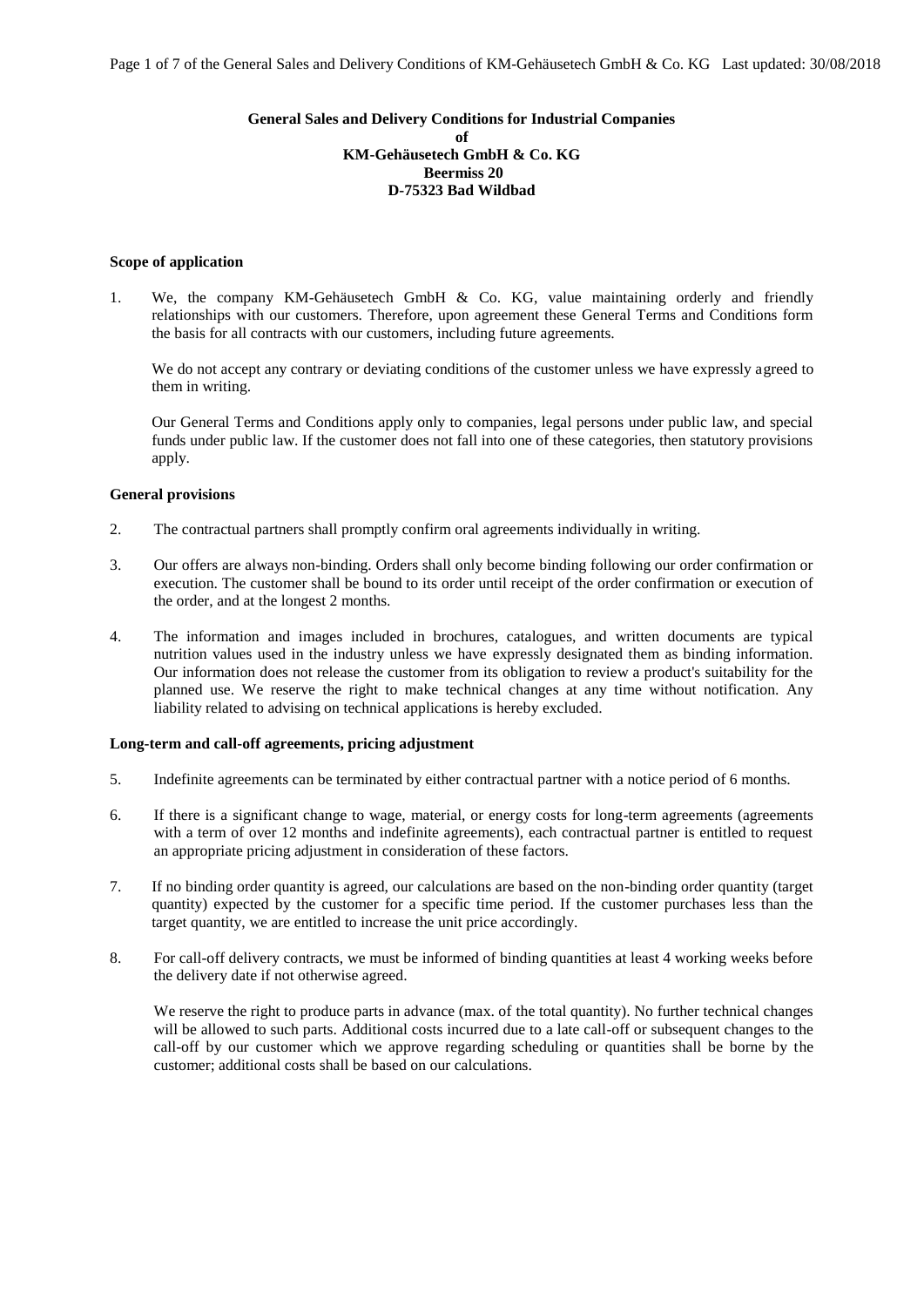# **Confidentiality**

- 9. The customer shall use all documents (including samples, models, and data) and knowledge it receives from the business relationship only for our joint purposes and shall treat them with the same care as its own documents and knowledge, maintaining confidentiality towards third parties if we have designated them as confidential or if there is an obvious interest in keeping them confidential. All documents prepared by us are considered our intellectual property and are subject to confidentiality. They may not be provided to third parties without our express approval, in particular not for tendering purposes.
- 10. This obligation shall not apply to documents and knowledge that are generally accessible, or that were already known to the customer upon receipt without its being obligated to confidentiality, or that were transmitted to the customer by a third party entitled to do so, or that were developed by the customer without using confidential documents or knowledge of our company.

## **Drawings and descriptions**

11. If we provide the customer with drawings or technical documents regarding goods to be delivered or their manufacturing, these shall remain our property. We reserve all rights to any patents, utility models, or registered designs granted.

## **Samples and production materials**

- 12. Manufacturing costs for samples and production materials (tools, moulds, templates, etc.) shall be invoiced separately from the goods to be delivered, unless otherwise agreed. This also applies to production materials that must be replaced due to wear. Ownership of these shall only be transferred to the customer following express agreement.
- 13. We will bear the costs for maintenance and proper storage and the risk of damage or destruction of the production materials.
- 14. If the customer suspends or ends our collaboration during the production period for samples or production materials, all manufacturing costs incurred up to that point shall be borne by it.
- 15. Even if the customer has paid for production materials, they will remain our property at least until the Delivery Contract has been processed. One-time costs, for instance to manufacture production materials, should generally be understood as cost shares. Cost shares do not include design and intellectual services or development work. Therefore, the customer shall not receive ownership, but rather only a right of use shall be transferred to the customer following full payment.

The customer is entitled to request the production materials if an agreement has been reached regarding the time and costs of handover, and if it has fully fulfilled its contractual obligations.

We will decide what type of production materials to use to carry out an order.

The customer is obligated to ensure that third party property rights are not infringed upon by its specifications, and shall indemnify us against any third-party claims.

- 16. We will store the production materials for 3 years after the last delivery free of charge. If the customer requests a longer storage period by us, it shall bear related costs.
- 17. Samples shall be understood as functional samples or prototypes for initial sample approval.

### **Prices**

18. Our prices are provided in euros, if not otherwise agreed, and do not include VAT.

Packaging, freight, shipping and insurance, as well as special services (such as customs and delivery abroad) shall be calculated based on actual costs incurred.

The minimum net order value is 75 euros.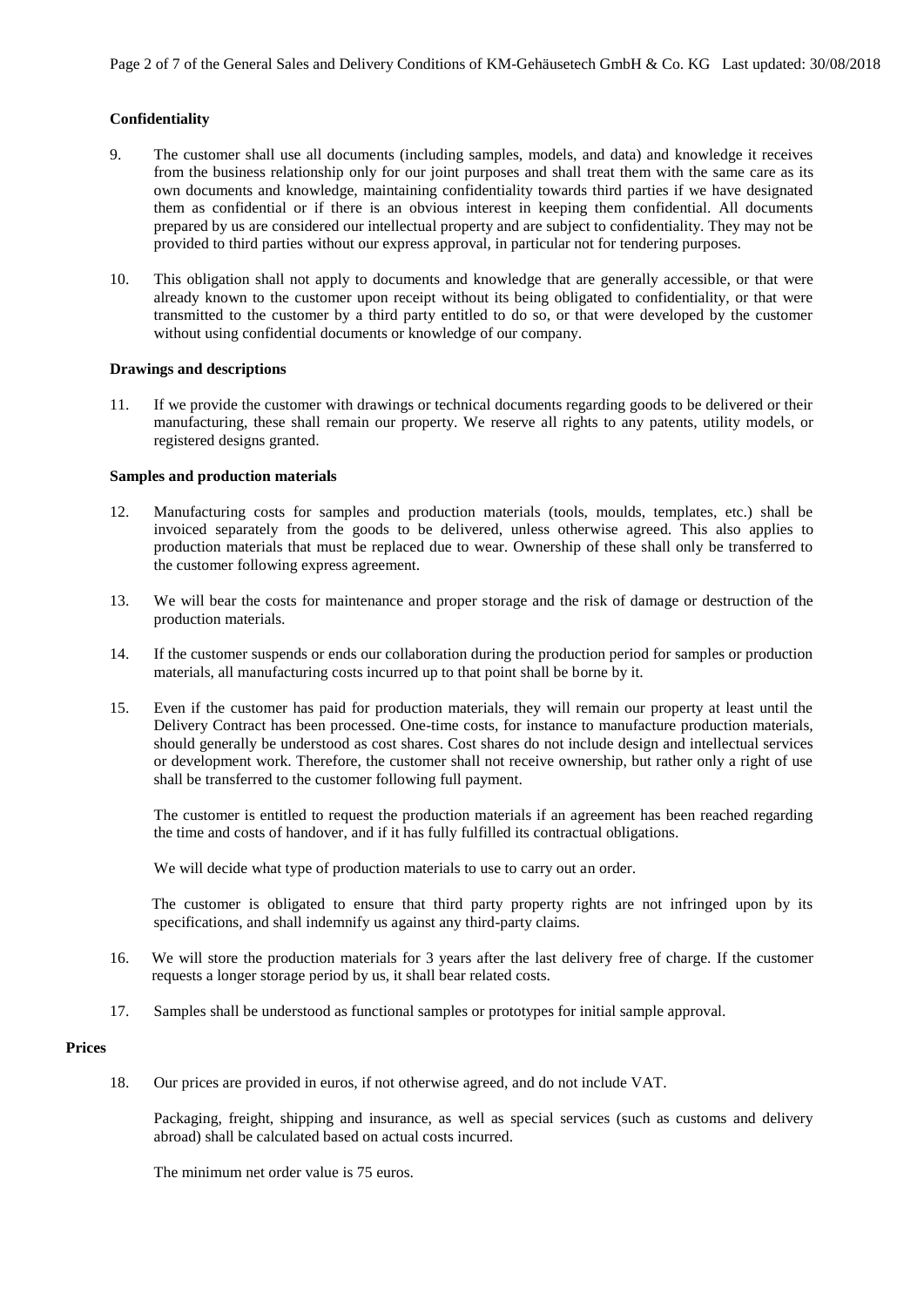## **Payment conditions**

19. If not otherwise agreed, all invoices are due for payment within 30 days from the delivery and invoicing date, free of charge, through bank transfer. Wage work is due immediately for payment (net). Other payment methods are only accepted upon agreement; clause 23 shall remain unaffected.

Unjustified discounts and other reductions shall be requested after the fact.

- 20. If we have delivered partially faulty goods, and if this is not disputed, our customer is still obligated to pay for the non-faulty goods, unless it would verifiably have no interest in a partial delivery. Furthermore, the customer can only offset counter-claims that have been established in a court of law or that are undisputed.
- 21. If deadlines are not met, we are entitled to invoice default interest in the statutory amount.
- 22. Other claims and rights due to delayed payment shall remain unaffected. In particular, in case of delayed payment we can suspend fulfilment of our obligations until we receive payment, following written notification to the customer.

If the customer falls into default for more than 10 days for an agreed instalment payment, the entire remaining amount is due immediately.

- 23. Checks and bills of exchange shall only be accepted by agreement, on a provisional basis, and with the condition that they are eligible for discounts. Discount charges shall be calculated from the date on which the invoiced amount was due. There shall be no guarantee for prompt submission of bills of exchange or checks or for the submission of a bill protest.
- 24. If it becomes clear after the contract is concluded that our payment claims may not be met due to the customer's inability to pay, we can refuse service and provide the customer a reasonable time period in which it may pay for each individual delivery or pay a security. If the customer refuses to do so or if the time period passes without response, we are entitled to withdraw from the agreement or request claims for damages.

#### **Delivery**

25. If not otherwise agreed, we will deliver "ex works". In order for us to comply with the delivery deadline or delivery term, the customer must fulfil all of its contractual obligations and duties. This also includes prompt receipt of any provided parts.

Our shipping notification or our notification that goods are ready for pick-up shall be considered decisive for compliance with the delivery deadline or delivery term.

26. The delivery term shall begin when we send out our order confirmation, and shall be extended appropriately if the requirements of clause 55 are met.

Delivery deadlines indicated are non-binding unless we have expressly confirmed them in writing as the "binding delivery deadline" or have come to a binding agreement.

27. Partial deliveries are permitted to a reasonable extent, and will be invoiced separately.

Additional or reduced deliveries of up to 10% based on the order quantity due to production circumstances, and at least 1 piece, are permitted; both with respect to the entire quantity and the individual partial quantities. The overall price will change according to the scope of the changed quantity.

We expressly reserve the right to deliver goods that deviate from the order due to technical progress, in particular in terms of design and material. However, goods must conform to at least the agreed quality standard and otherwise be reasonable for the customer.

28. We reserve the right to deliver decreased quantities of specially produced goods or wage labour on delivered parts due to process-related reasons (e.g. for set-up parts). For small and mass-produced parts, we generally will accept no liability for scrap and shortages of up to 3% respectively of the total quantity. We will only replace or reimburse the customer for missing parts if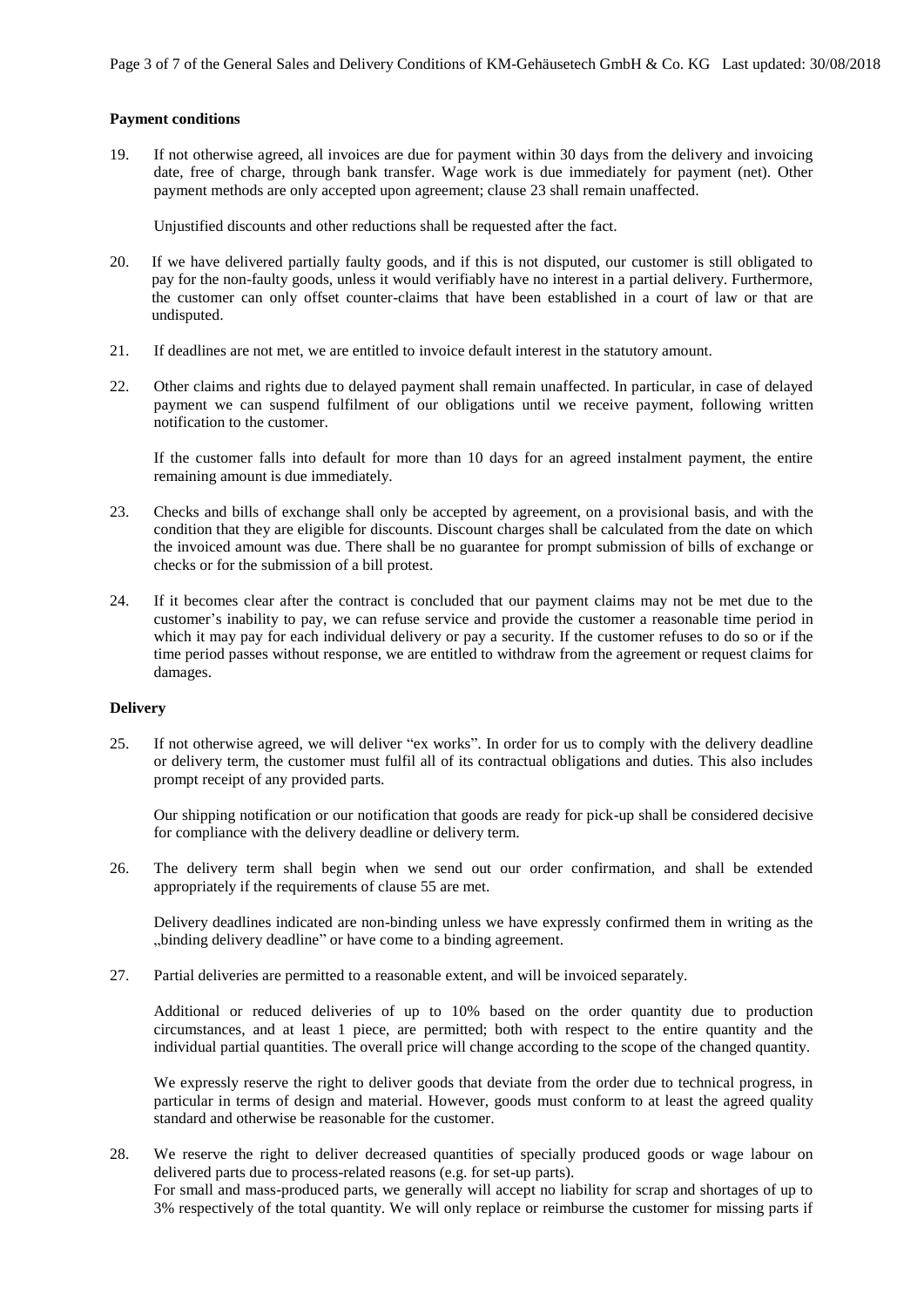their delivery is accompanied by a delivery slip signed by us, and if the risk for missing parts has been transferred to us.

## **Shipping and transfer of risk**

- 29. The customer must promptly accept goods which we have reported are ready for shipment. Otherwise, we are entitled to send them or store them at the cost and risk of the customer, at our discretion.
- 30. Unless otherwise specifically agreed, we will select the means of transportation and transport route.
- 31. Risk shall be transferred to the customer when goods are handed over to the railway company, freight forwarder or shipper, or at the beginning of storage, and at the latest when goods leave our plant or warehouse, even if we have taken over delivery.

# **Delivery default**

- 32. If we foresee that goods cannot be delivered within the delivery term, we will inform the customer of this, inform it of the reasons for the delay, and indicate the expected delivery date if possible.
- 33. If the delivery is delayed due to one of the reasons indicated in clause 55 or due to an action or omission on the part of the customer, an extension of the delivery period appropriate for the circumstances shall be granted.
- 34. Even if a warning is sufficient or is not required by law, we will only fall into default after the end of a reasonable grace period, issued in writing. The customer is only entitled to withdraw from the agreement if we are at fault for failing to comply with the delivery deadline and it has provided us with a grace period which we have not fulfilled.

# **Retention of ownership**

- 35. We reserve ownership to delivered goods until all of our claims resulting from the business relationship with the customer have been fulfilled.
- 36. The customer is entitled to sell these goods in the normal course of business as long as it fulfils its obligations to us under the business relationship promptly. However, it may not pledge reserved goods nor transfer them as securities. It is obligated to ensure our rights in case of credited resales of reserved goods.
- 37. If the customer violates its obligations, in particular by falling into default of payment, we are entitled to withdraw from the agreement and take back products after setting a reasonable grace period; statutory provisions regarding the dispensability of a deadline shall remain unaffected. The customer is obligated to return the products.
- 38. The customer hereby already assigns to us all claims and rights resulting from the sale of goods or goods leased to the customer to which we retain ownership rights by way of security. We hereby accept this assignment.
- 39. If the customer carries out any processing of reserved goods, this shall be done on our behalf. If reserved goods are processed or inseparably mixed with goods not belonging to us, we will obtain co-ownership to the new goods proportional to the invoiced value of the reserved goods in relation to the other processed or mixed goods at the time of processing or mixing.

If our goods are combined with other movable objects to form a single object or are irreversibly mixed, and if the other object is considered the primary object, the customer shall assign proportional coownership to us if it owns the main object. The customer shall retain ownership or co-ownership on our behalf. Otherwise, the same provisions apply to goods produced through processing, combination, or mixing as for reserved goods.

40. The customer must inform us promptly regarding any enforcement measures by third parties over reserved goods, claims assigned to us, or other securities, including any documents necessary for intervention. This also applies to other types of interference with our rights.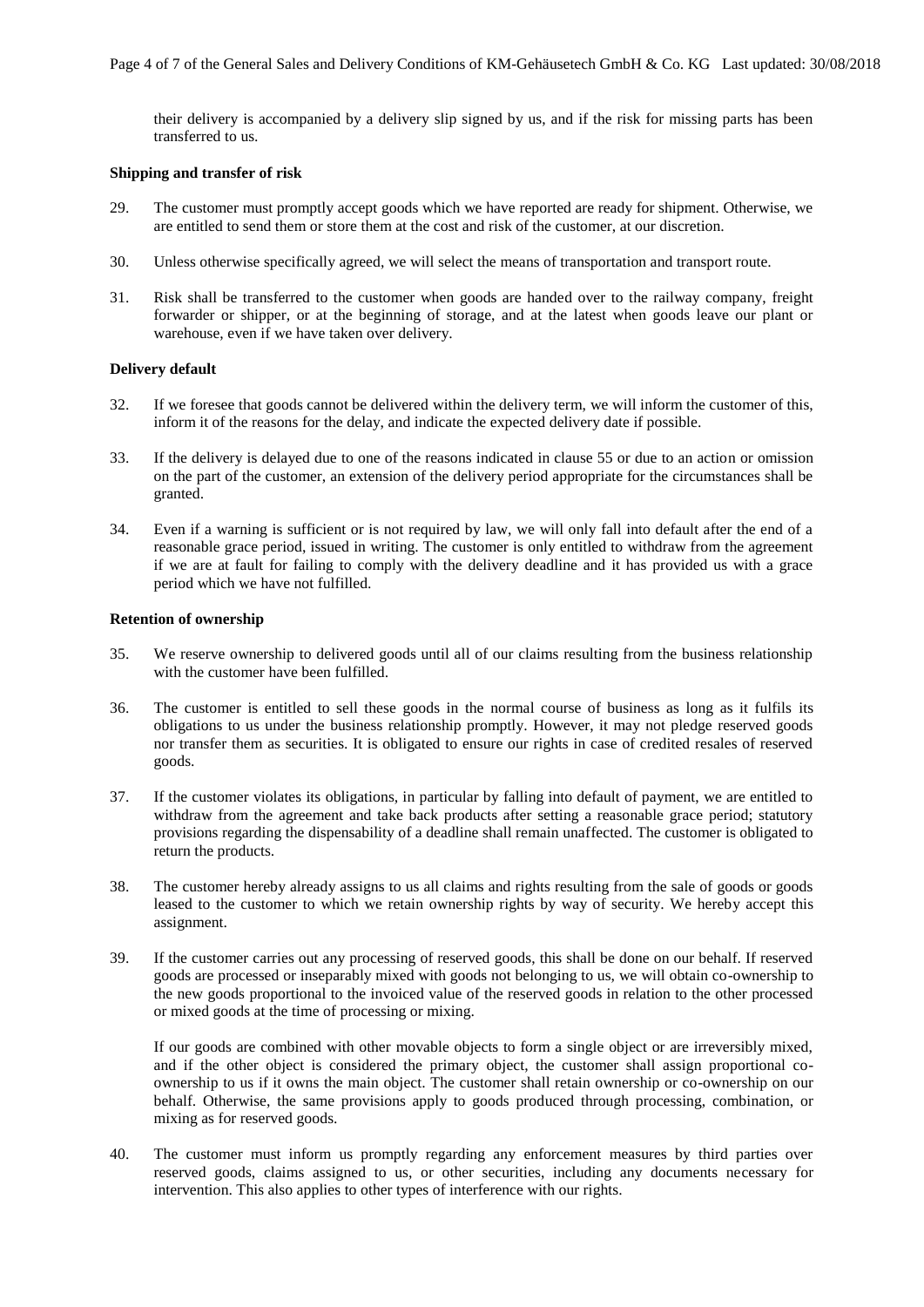41. If the value of the existing securities exceeds the secured claims by a total of more than 20 percent, upon request by the customer we are obligated to approve securities of our choice.

## **Material defects**

42. The properties of the goods shall be determined exclusively based on the expressly agreed technical delivery specifications and other requirements. We will not accept any legal guarantees.

If we must deliver products in accordance with drawings, specifications, samples, etc. of the customer, the customer shall accept the risk of products being suitable for their planned use. The time of the transfer of risk according to clause 31 shall apply to the contractual condition of goods.

Complaints cannot be submitted regarding colour shade deviations from the template for colour reproductions in any printing process. Requirements in this respect (such as stricter colour shade approvals) must be expressly agreed upon.

43. There shall be no claims for defects in case of unsuitable or improper use, incorrect assembly or commissioning by the customer or third parties, normal wear and tear, incorrect or negligent handling or climatic influences that were not foreseen by the agreement. In addition, we are not responsible for the consequences of improper modifications or repairs by third parties completed without our consent. The same applies to defects that only reduce the value or suitability of the goods to a minor extent.

Materials provided for processing must be free from substances that would interfere with the surface treatment and technologically suited to the planned treatment. We will accept no guarantee for specific dimensional tolerances, adhesive properties, colour-fastness and corrosion prevention or visual properties unless these properties have been expressly promised.

We are not obligated to test or review provided parts and other materials (such as data storage media, drawings...) supplied by the customer or a third-party agent.

If complaints have been submitted about goods, these must be returned to us promptly; we will pay transportation costs if the defect complaint is justified. If the customer is at fault (incorrect / duplicate order), we are entitled to invoice related costs.

- 44. Defect claims shall expire after 12 months. This does not apply if the law requires longer terms, in particular for defects in a structure and in goods typically used in construction which caused the defect. Clause 1 also does not apply to damages resulting from an injury to life, body or health, cases of intentional actions or gross negligence or violations of cardinal contractual obligations (these are obligations that make the fulfilment and proper implementation of the agreement possible and which the customer should regularly be able to trust will be fulfilled) by our legal representatives or managing employees, or to any obligations to reimburse expenses for the purpose of supplementary performance in accordance with Section 439 para. 3 BGB (German Civil Code).
- 45. For the customer to exercise guarantee rights, it must have properly fulfilled its inspection and complaint obligations under Section 377 HGB (German Commercial Code). The customer must submit complaints for obvious defects after goods are received at the intended location, and for hidden defects promptly after they are discovered.
- 46. If the parties have agreed to an acceptance procedure or initial sample testing, no complaints may be made regarding defects the customer should have found during a careful acceptance or initial sample testing process.
- 47. We must be given an opportunity to review the defect complaints. Goods about which complaints have been submitted must be sent back to us promptly; we will pay transportation costs if the defect complaint is justified. If the customer does not fulfil these obligations or makes modifications to the goods about which complaints have been submitted without our approval, it will lose any claims related to material defects.
- 48. In case of justifiable, timely defect complaints, we will either repair the goods about which complaints have been submitted or deliver defect-free replacements.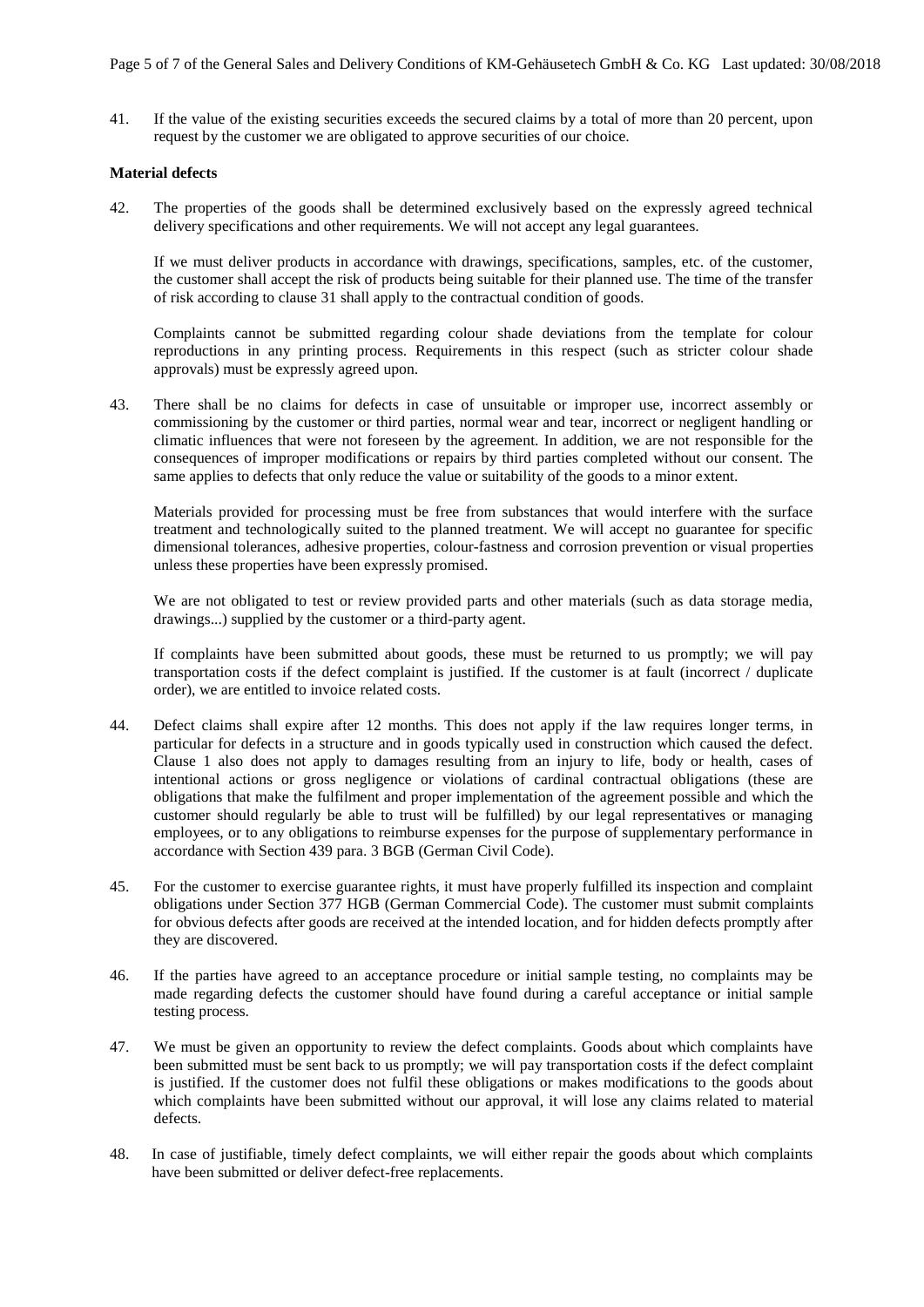If we do not fulfil these guarantee obligations or do not do so in accordance with the agreement within a reasonable time period, the customer may set a final deadline in writing within which we must fulfil said obligation. After this deadline, the customer may request a reduction in the price, withdraw from the agreement or make necessary repairs or improvements itself or have them completed by a third party at our cost and risk. If the customer or a third party makes the repairs or improvements successfully, all of the customer's claims shall be considered compensated with reimbursement of any costs incurred.

49. The customer shall only have legal recourse claims against us if it has not concluded an agreement with its own purchaser beyond the statutory defect claims. Furthermore, a reimbursement of costs may not be included in the recourse claims if expenses increase because the goods have been moved to another location after our delivery, unless this is related to the intended use of the goods.

## **Other claims, liability**

- 50. If not otherwise indicated in the following, other and further claims by the customer against us are excluded. This applies in particular to claims for damages due to a violation of contractual obligations and prohibited actions. We shall not be liable for damages not incurred by the delivered goods themselves. In particular, we shall not be liable for lost profits or other pecuniary losses suffered by the customer. In case of wage labour, our maximum liability will be the value of our own services for the delivery.
- 51. The above limitations of liability do not apply to intentional actions, gross negligence by our legal representatives or managers, or culpable violations of cardinal contractual duties. In case of culpable violations of cardinal contractual duties, we will be liable only for typical and reasonably foreseeable damages - except in cases of intentional actions or gross negligence by our legal representatives or managers.
- 52. The limitation of liability shall furthermore not apply in cases of liability for personal injury or material damage to privately used objects under the Product Liability Act caused by faults in delivered goods, nor to the culpable violation of cardinal contractual duties under clause 44. In case of culpable violations of cardinal contractual duties, however, we will only be liable for typical and reasonably foreseeable damages - except in cases of intentional actions or gross negligence by our legal representatives or managers.

This limitation of liability shall also not apply to injuries to life, body, or health or to assured properties which are not provided, if and insofar as the assurance would have secured the customer against damages not caused to the delivered goods themselves.

Finally, it also shall not apply if we have concluded a purchasing agreement with the customer and are obligated to pay required expenses for supplementary performance under Section 439 para. 3 BGB.

- 53. If our liability is excluded or restricted, this also applies to the personal liability of our employees, managers, workers, legal representatives, and agents.
- 54. Statutory regulations on the burden of proof shall remain unaffected.